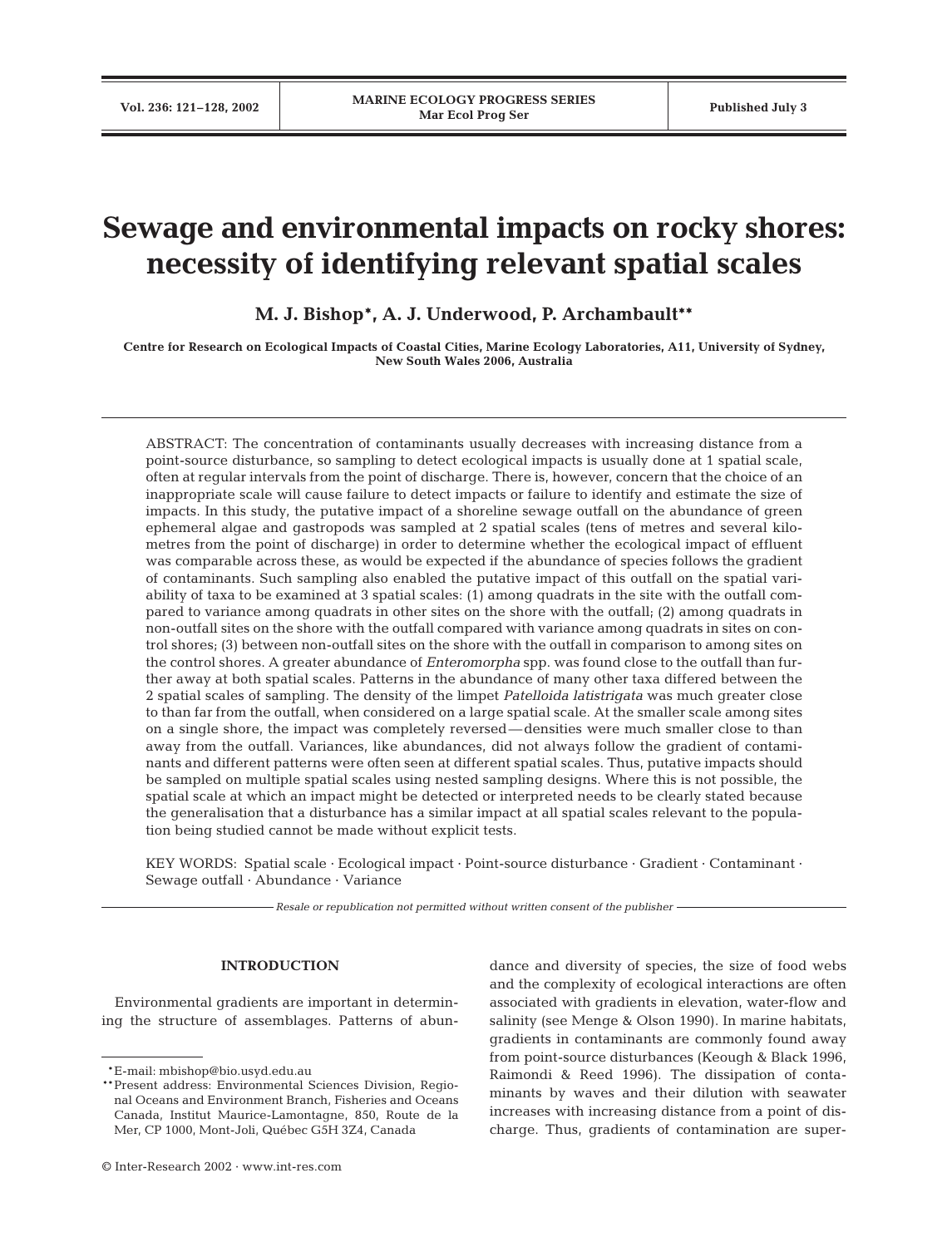imposed on (and interact with) natural, ecological gradients.

In the case of sewage outfalls, gradients in the temperature of the water, salinity and concentrations of nutrients and heavy metals may result from the discharge of effluent. Such properties of sewage effluent have been widely documented as affecting intertidal organisms. They may reduce the diversity of intertidal flora and fauna compared to non-impacted, control locations (Borowitzka 1972, May 1985, Fairweather 1990, López Gappa et al. 1990) and may result in assemblages dominated by only a few species of macroalgae (Borowitzka 1972, Littler & Murray 1975, May 1985). In addition, the spatial and temporal variability of abundances of species may be increased by effluent (Fairweather 1990). Increased variability among samples has been hypothesised to be a general feature of stressed environments (Warwick & Clarke 1993), but this is not always so (Chapman et al. 1995).

Impacts of shoreline sewage outfalls and other pointsource disturbances on the ecology of intertidal organisms are often believed to follow gradients in the concentration of contaminants, decreasing with increasing distance from a point of discharge. Consequently most studies have sampled putative impacts from pointsources at only 1 spatial scale and at regular intervals from the point of discharge (e.g. May 1985, Foe & Knight 1987, López Gappa et al. 1990, Zmarzly et al. 1994, but see Chapman et al. 1995 for an example of a study where sampling was on multiple spatial scales). Contamination (the presence of unnatural chemicals) is not, however, synonymous with pollution (i.e. effects of, or responses to, such contamination: see Intergovernmental Oceanographic Commission, UNESCO 1986). Gradients of contaminants are often poorly matched with ecological gradients in abundances (or other features) of organisms (Keough & Black 1996, Raimondi & Reed 1996). Sampling at regular intervals from a disturbance is therefore not necessarily appropriate.

Although few studies have examined a single ecological process at more than 1 spatial scale (see Aronson 1994, Ward & Saltz 1994), the extrapolation of results from 1 scale to another, without explicit sampling of each, is widespread (Wiens 1989, Levin 1992). In the case of ecological impacts, the absence of any effect at 1 spatial scale may lead to the false conclusion that there is no effect of the disturbance at any scale. Since the perception of patterns and processes is largely determined by the scale at which they are measured (e.g. Dayton & Tegner 1984, Wiens 1989, Levin 1992), such inferences cannot always be made safely. While a small number of studies have sampled putative impacts from point-source disturbances on multiple spatial scales (usually locations and sites within locations) in order to estimate the variation at a spatial scale of interest (e.g. Chapman et al. 1995) or to determine the spatial extent of an impact (e.g. Inglis & Lincoln Smith 1994), none appears to have adopted such sampling designs to determine whether an impact is consistent across scales.

In this study, the putative impact of a shoreline sewage outfall on the abundance of intertidal green ephemeral algae and gastropods is examined at 2 spatial scales—among shores and among sites on a single shore. The potential impact on the spatial variability of abundances of organisms was examined at 3 spatial scales to test the hypothesis that impacts would be comparable across the various scales, as would be expected if the size or direction of an impact is related to the gradient of decreasing contamination away from the point of discharge.

# **MATERIALS AND METHODS**

**Study sites.** The Potter Point sewage outfall is located on the Kurnell Peninsula, approximately 25 km south of Sydney, New South Wales, Australia (151° 12' 54"E, 34° 02' 36"S; Fig. 1). Throughout the study, primary-treated effluent was discharged from the outfall at a depth of 6 m and at an average dryweather rate of 54 Ml  $d^{-1}$  (Sydney Water 1998). 2 rocky shores with similar substrata and exposure to waves as at Potter Point were selected as control locations. These were Cape Solander (3.9 km north of the point of discharge at 151° 13' 54"E, 34° 01' 12"S) and Yena Gap (2.5 km north at 151° 13'48"E, 34° 01' 00"S; Fig. 1). These measured any impacts at the large scale of whole shores several kilometres apart. No suitable control locations were found to the south of the outfall. Assemblages further than 400 m from this outfall have previously been described as unaffected by the discharge of effluent (Fairweather 1990). There is evidence that currents flow in each direction from the outfall, but are directed offshore by a rocky point north of the outfall (K. Banwell pers. comm.).

At each location, three  $5 \times 5$  m sites were haphazardly selected on the midshore, above a conspicuous belt of the tunicate *Pyura stolonifera*. On the shore with the outfall, 1 site was located immediately adjacent to the point of discharge ('Outfall site') and the other 2 at least 30 m away ('Other sites') to sample at a smaller spatial scale, i.e. tens of metres from site to site within a shore (Fig. 1). The 2 other sites at Potter Point were located to the south of the point of discharge because there was no suitable midshore habitat immediately to the north.

**Sampling methods.** The 3 locations were sampled in March (Time 1) and May (Time 2) 1999 during low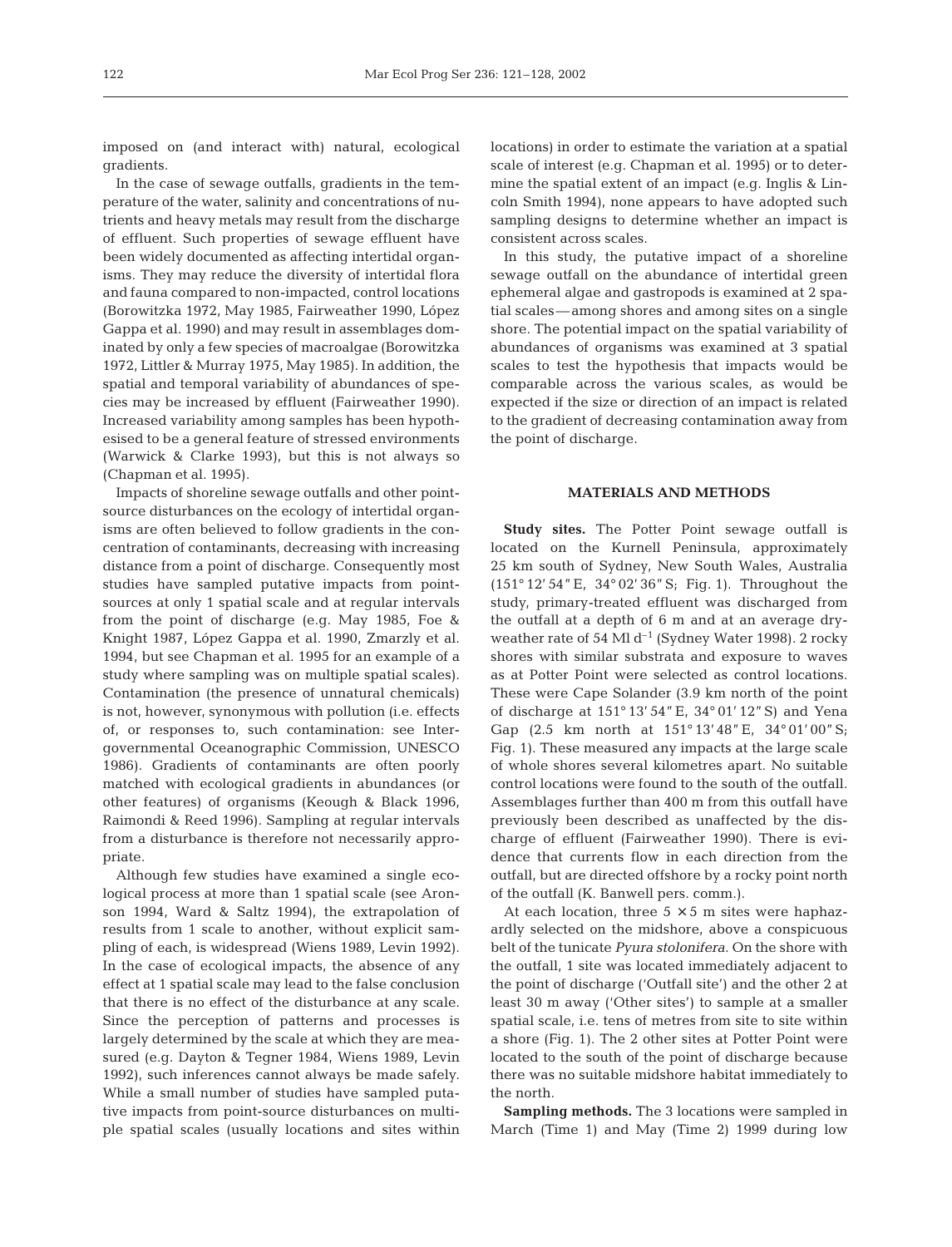tides. Cover of individual and total species of green ephemeral algae was estimated using 100 intersection points in a  $0.5 \times 0.5$  m quadrat. Green ephemeral algae were defined as members of the division Chlorophyta, with a relatively simple thallus, a short life-cycle (<1 yr) and potential for rapid growth (see Santelices 1990). Four quadrats were placed randomly in each site and the number of intersection points under which green ephemeral algae were present was recorded as the cover of canopy. The canopy-forming species were then moved aside to reveal understorey species and bare substratum. Using this method, the maximal total cover in a quadrat was 200% (100% canopy and 100% understorey). Algae were only identified to genera because of difficulties in distinguishing amongst species in the field.

The abundance of gastropods was estimated using the same randomly positioned quadrats. Each species of gastropod was counted in five  $4.5 \times 4.5$  cm squares in the quadrat. Sub-sampling was done because numbers of limpets were very large (up to 6000 ind.  $m^{-2}$ ).



Asymmetrical analyses of variance (see Underwood 1992, 1993, 1994) were used to compare the density of species at a single outfall to multiple control locations. At the smaller spatial scale, densities were compared between the single outfall site and the other 2 sites on the shore with the outfall. At the larger spatial scale, densities were compared among shores. Thus, Potter Point (with the outfall) was compared with the 2 control locations. For each time of sampling, spatial variability in abundances of selected taxa was compared in 3 ways: (1) variance among quadrats in the site with the outfall compared to variance among quadrats in the other sites on the shore with the outfall; (2) variance among quadrats in non-outfall sites at Potter Point compared with variance among quadrats in sites on control shores; (3) variance between sites on the shore with the outfall in comparison to variance among sites on the control shores.

The first of these is derived from the model that there is only a localised impact of the outfall (or a greater impact immediately around the outfall) that can influence variance among quadrats. The hypothesis

> tested is, therefore, that variance among quadrats in the site at the outfall will differ from that in sites tens of metres away.

> The second considers the model that any impact is at a larger scale, large enough to affect variances across the whole shore where there is an outfall. In this case, variance among quadrats in sites where there is no outfall (i.e. on control shores) will differ from that between sites at Potter Point that are tens of metres away from the outfall.

> The final comparison is again based on the larger-scale model (impacts affect variation across the whole shore), but at a larger spatial scale, from site to site (tens of metres), not quadrat to quadrat (metres apart). The hypothesis tested is that variation in abundances of taxa will not be the same between sites on a shore with an outfall as the variation among sites on shores where there is no outfall.

> In some analyses, data had heterogeneous variances (determined by Cochran's test) and could not be stabilised by transformation. Given that analysis of variance is relatively robust to heterogeneous variances (Box 1953, Underwood 1997), particularly if there are many independent estimates of variance, untransformed data were analysed.

# **RESULTS**

Fig. 1. Map of the Sydney coast showing the position of the Potter Point sewage outfall and control locations and sites at the 2 spatial scales sampled

Four taxa of green ephemeral algae (*Chaetomorpha* spp. Kützing, *Cladophora* spp. Kützing,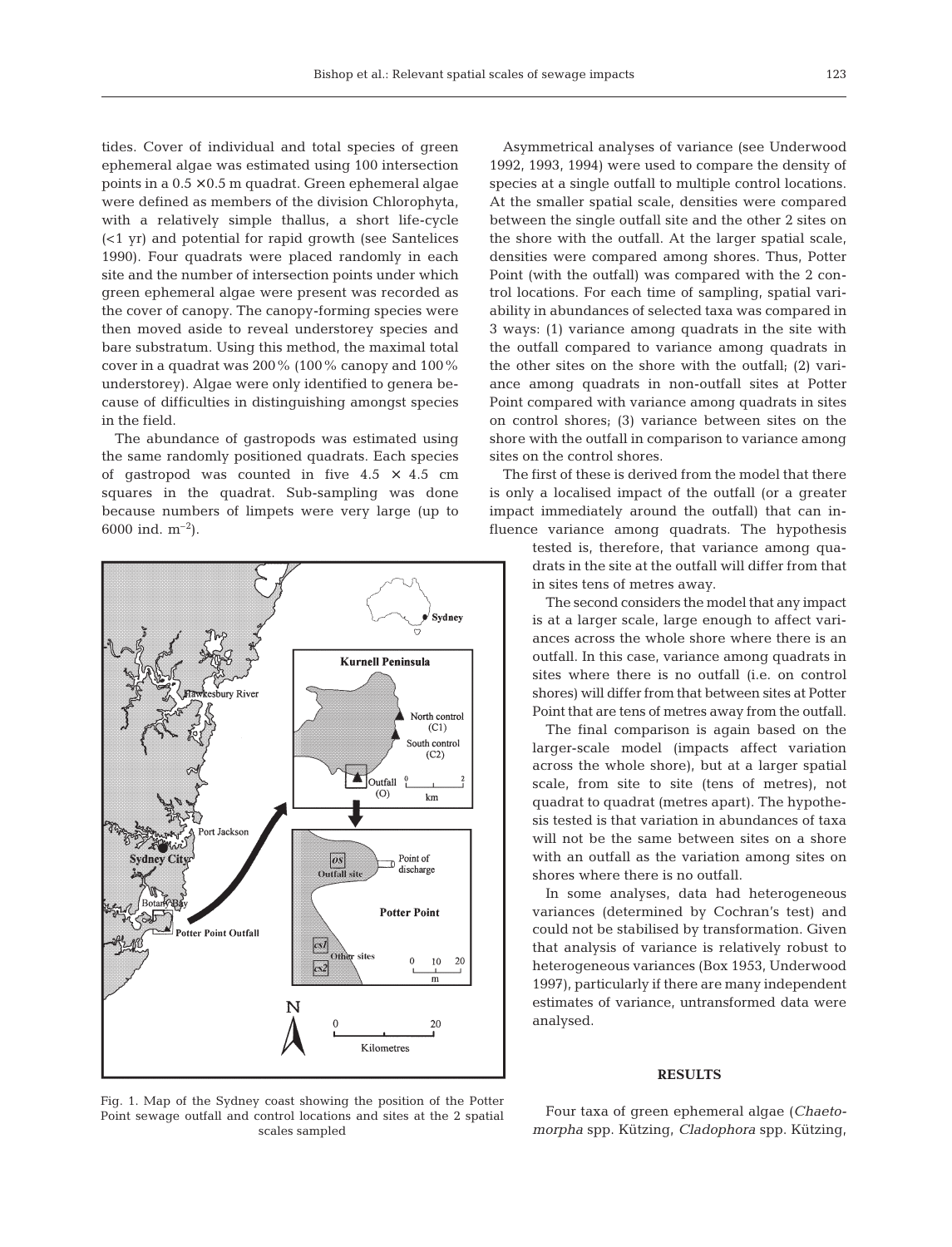

Fig. 2. Mean (+SE) cover of *Enteromorpha* spp. (a) and *Ulva* spp. (b), and mean numbers of *Patelloida latistrigata* (c) in mid-shore samples at Potter Point outfall and control locations several kilometres away ('Locations'), immediately adjacent to the point of discharge and at sites tens of metres away ('Sites [Outfall]') and sites within the control locations ('Sites [Control 1]' and 'Sites [Control 2]'). There were 3 sites at each location; at Potter Point, 1 site was at the point of discharge. n = 4 quadrats per site at Time  $1 \square$  and Time 2  $\blacksquare$ ; C1: north control location; C2: south control location; O: Potter Point outfall. (CS1: Other Site 1; C2 = Other Site 2; OS: outfall site, all within Location O); S1, S2, S3: sites within each control location

*Enteromorpha* spp. Link and *Ulva* spp. Linnaeus) and 11 taxa of gastropods (the snails *Littorina unifasciata* Gray*, L. acutispira* Smith, *Turbo undulatus* Lightfoot and the limpets *Patelloida alticostata* Angas*, P. latistrigata* Angas*, P. mufria* Hedley*, Montfortula rugosa* Quoy & Gaimard*, Cellana tramoserica* Holton*, Patella peroni* Blainville*, Siphonaria denticulata* Quoy & Gaimard and *S. virgulata* Quoy & Gaimard) were found. Only patterns of abundance of *Enteromorpha* spp., *Ulva* spp. and *Patelloida latistrigata* are presented in this paper because they represent the 3 different types of pattern found in the densities of taxa in impacted and control areas at the 2 spatial scales.

#### **Patterns in abundances of taxa**

At the larger spatial scale (i.e. outfall vs. controls situated kilometres away), significantly greater cover of *Enteromorpha* spp. was found at the outfall than at control locations at each time of sampling (Table 1, Outfall vs. Controls; Fig. 2a). At the smaller scale,

among sites on the shore, the cover of *Enteromorpha* spp. was much greater at the outfall than at the other sites tens of metres away (Table 1: Outfall vs others; Fig. 2a). Cover of the algae *Chaetomorpha* spp. and *Cladophora* spp. showed the same pattern as the cover of *Enteromorpha* at both spatial scales, but is not detailed here. So, the great increase in these taxa immediately around the outfall was responsible for the greater mean cover on the whole shore.

In contrast, at neither time was any difference in the abundance of *Ulva* spp. found between the shore with the outfall and the controls several kilometres away (Table 1; Fig. 2b). At the smaller scale, cover of *Ulva* was smaller immediately adjacent to the point of discharge than at other sites tens of metres away (Table 1: Outfall vs others; Fig. 2b). Great variability in the abundance of this taxon was also found among sites of the controls several kilometres away (Table 1; Fig. 2b), so this pattern cannot unambiguously be attributed to the outfall without sampling more sites. The numbers of the limpet *Cellana tramoserica* showed the same pattern as for the cover of *Ulva*.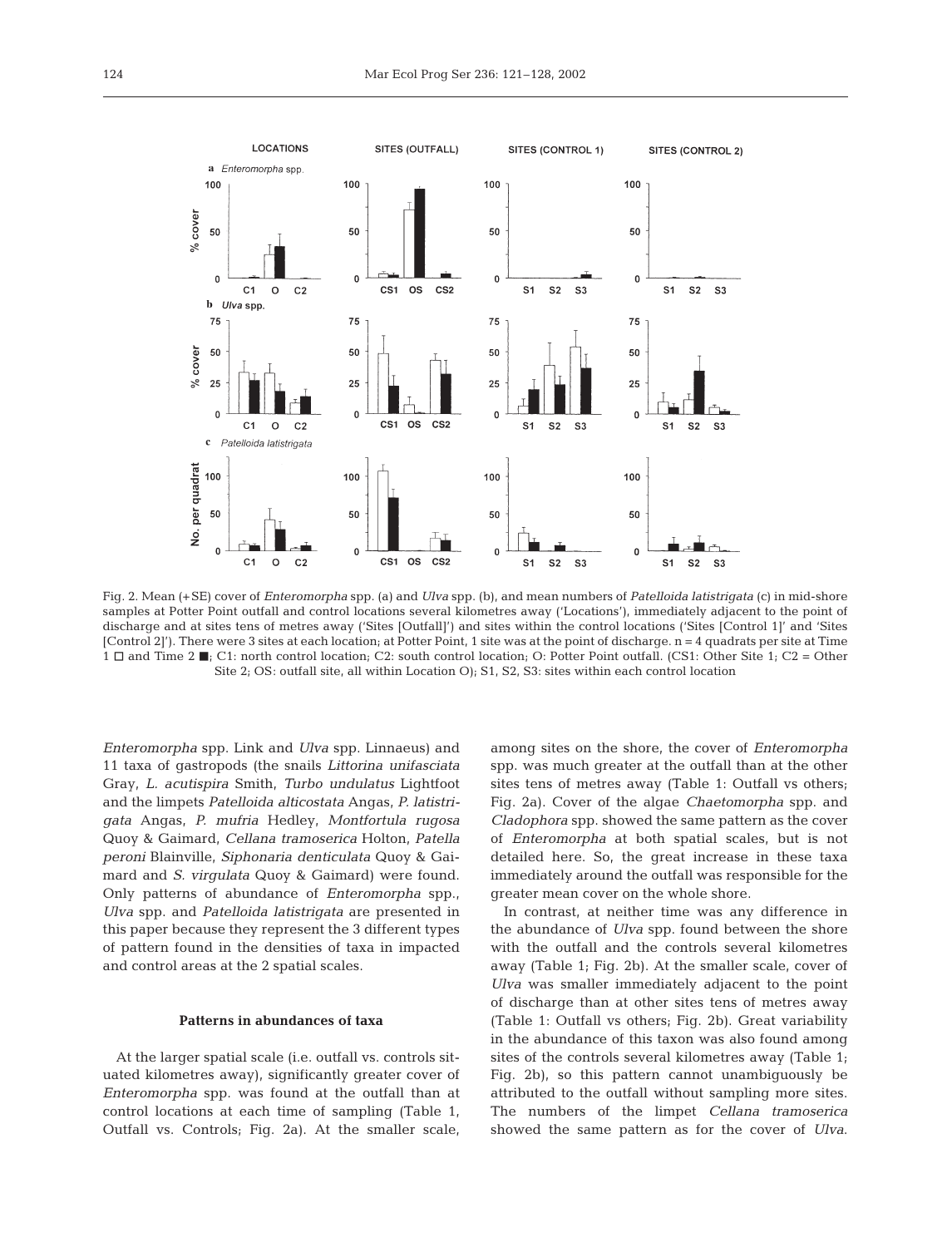| Source of variation                                                                                                                                                                                                                                                                                          | df             | Enteromorpha spp. |               |       |      | Ulva spp.        |                              |              | Patelloida latistrigata |      |  |
|--------------------------------------------------------------------------------------------------------------------------------------------------------------------------------------------------------------------------------------------------------------------------------------------------------------|----------------|-------------------|---------------|-------|------|------------------|------------------------------|--------------|-------------------------|------|--|
|                                                                                                                                                                                                                                                                                                              |                | MS                | $F$ -ratio    | Sig   | MS   | $F$ -ratio       | Siq                          | MS           | $F$ -ratio              | Sig  |  |
| Time 1                                                                                                                                                                                                                                                                                                       |                |                   |               |       |      |                  |                              |              |                         |      |  |
| Locations                                                                                                                                                                                                                                                                                                    | 2              |                   |               |       |      |                  |                              |              |                         |      |  |
| Outfall vs controls                                                                                                                                                                                                                                                                                          | 1              | 5158              | 25791         | ***   | 1111 | 0.3              | ns                           | 10296        | 25.1 <sup>b</sup>       | $**$ |  |
| Among controls                                                                                                                                                                                                                                                                                               | 1              | 0.2               |               |       | 3528 |                  |                              | 165          |                         |      |  |
| Sites (Locations)                                                                                                                                                                                                                                                                                            | 6              |                   |               |       |      |                  |                              |              |                         |      |  |
| Sites (Outfall)                                                                                                                                                                                                                                                                                              | $\overline{2}$ |                   |               |       |      |                  |                              |              |                         |      |  |
| Outfall vs others                                                                                                                                                                                                                                                                                            | $\mathbf{1}$   | 13086             | 362           |       | 3984 | 8.9 <sup>a</sup> |                              | 10375        | 0.7                     | ns   |  |
| Among others                                                                                                                                                                                                                                                                                                 | 1              | 36                |               |       | 55   |                  |                              | 15931        |                         |      |  |
| Sites (controls)                                                                                                                                                                                                                                                                                             | 4              | 0.2               |               |       | 1211 |                  |                              | 410          |                         |      |  |
| Residual                                                                                                                                                                                                                                                                                                     | 27             |                   |               |       |      |                  |                              |              |                         |      |  |
| Residual (outfall Sites)                                                                                                                                                                                                                                                                                     | 3              | 232               |               |       | 157  |                  |                              | $\mathbf{0}$ |                         |      |  |
| Residual (other Sites)                                                                                                                                                                                                                                                                                       | 6              | 16                |               |       | 447  |                  |                              | 261          |                         |      |  |
| Residual (control Sites)                                                                                                                                                                                                                                                                                     | 18             | 0.2               |               |       | 395  |                  |                              | 46           |                         |      |  |
| Cochran's test                                                                                                                                                                                                                                                                                               |                |                   | $C = 0.87$ ** |       |      | $C = 0.37$ ns    |                              |              | $C = 0.35$ ns           |      |  |
| Time 2                                                                                                                                                                                                                                                                                                       |                |                   |               |       |      |                  |                              |              |                         |      |  |
| Locations                                                                                                                                                                                                                                                                                                    | $\overline{2}$ |                   |               |       |      |                  |                              |              |                         |      |  |
| Outfall vs controls                                                                                                                                                                                                                                                                                          | 1              | 8845              | 2123          | **    | 39   | 0.04             | ns                           | 3828         | 26.0 <sup>b</sup>       | * *  |  |
| Among controls                                                                                                                                                                                                                                                                                               | 1              | $\overline{4}$    |               |       | 950  |                  |                              | 3            |                         |      |  |
| Sites (locations)                                                                                                                                                                                                                                                                                            | 6              |                   |               |       |      |                  |                              |              |                         |      |  |
| Sites (outfall)                                                                                                                                                                                                                                                                                              | $\overline{2}$ |                   |               |       |      |                  |                              |              |                         |      |  |
| Outfall vs others                                                                                                                                                                                                                                                                                            | 1              | 21780             | 6970          | $***$ | 1893 |                  | 5.17 <sup>a</sup> $p = 0.06$ | 4874         | 0.8                     | ns   |  |
| Among others                                                                                                                                                                                                                                                                                                 | 1              | 3                 | 190           |       | 6385 |                  |                              |              |                         |      |  |
| Sites (controls)                                                                                                                                                                                                                                                                                             | 4              | 13                |               |       | 806  |                  |                              | 147          |                         |      |  |
| Residual                                                                                                                                                                                                                                                                                                     | 27             |                   |               |       |      |                  |                              |              |                         |      |  |
| Residual (outfall Sites)                                                                                                                                                                                                                                                                                     | 3              | 28                |               |       | 0.7  |                  |                              | 1            |                         |      |  |
| Residual (other Sites)                                                                                                                                                                                                                                                                                       | 6              | 21                |               |       | 366  |                  |                              | 376          |                         |      |  |
| Residual (control Sites)                                                                                                                                                                                                                                                                                     | 18             | 7                 |               |       | 252  |                  |                              | 122          |                         |      |  |
| Cochran's test                                                                                                                                                                                                                                                                                               |                |                   | $C = 0.34$ ns |       |      | $C = 0.25$ ns    |                              |              | $C = 0.33$ ns           |      |  |
| <sup>a</sup> Calculated using MS <sub>Outfall</sub> vs others/MS <sub>Res(other Sites)</sub> . MS <sub>Among others</sub> /MS <sub>Res(other Sites)</sub> , this was not significant at p = 0.25, enabling<br>MS <sub>Sites(Among others)</sub> to be eliminated from the test (Winer et al. 1991)<br>$bC-1$ |                |                   |               |       |      |                  |                              |              |                         |      |  |

Table 1. Summaries of asymmetrical analyses comparing spatial variation in the density of intertidal taxa found at Potter Point sewage outfall and controls at 2 spatial scales.  $n = 4$  quadrats in 3 sites at each location. ns:  $p > 0.05$ ,  $\rightarrow p < 0.05$ ,  $\rightarrow p < 0.01$ ,  $\rightarrow \rightarrow p < 0.001$ 

 $\rm~Calculated~using~MS_{Outfall~vs~control}/MS_{Sites(Control)}$ .  $\rm~MS_{Locations(Controls)}/MS_{Among~contolsr}$  this was not significant at  $\rm p$  = 0.25, enabling MSLocations(Control) to be eliminated from the test (Winer et al. 1991)

There were fewer limpets in the site near the outfall than in the 2 control sites, but no difference, on average, on that shore compared with the control locations.

The limpet *Patelloida latistrigata* showed yet a further pattern, in that mean density was greater, at each time, on the shore with the outfall than on the control shores several kilometres away (Table 1: Outfall vs controls; Fig. 2c). At the smaller scale, among sites on a shore, there were noticeably more *P. latistrigata* at sites away from the outfall than at the point of discharge and at sites on the control shores (Fig. 2c). A similar pattern was seen in the abundance of *Siphonaria* spp. The difference in the number of *P. latistrigata* between the point of discharge and the other sites at Potter Point was not statistically significant (Table 1: Outfall vs. others), because of the large variation between the 2 other sites: CS1 and CS2, 'Sites (Outfall)' in Fig. 2c.

## **Patterns in spatial variability of abundances**

The cover of *Enteromorpha* was more variable among quadrats at the outfall than among quadrats at other sites at Potter Point at Time 1, but not at Time 2 (a: Table 2). In contrast, variability in abundance of *Ulva* (Time 2) and of *Patelloida latistrigata* (both times) was smaller at the 'Outfall site' than at other sites (a: Table 2). The inconsistency of patterns in the spatial variability of *Enteromorpha* and *Ulva* across sampling times appears to be due to changes in the spatial variability of these taxa at the outfall.

Comparison of variances among quadrats in the other (non-outfall) sites at the outfall location and in sites on control shores (b: Table 2) showed the cover of *Enteromorpha* to be more variable at the former than at the control sites at both times of sampling (b: Table 2). Thus, at both scales examined, the variability of *Enteromorpha* is greater close to the outfall than further away.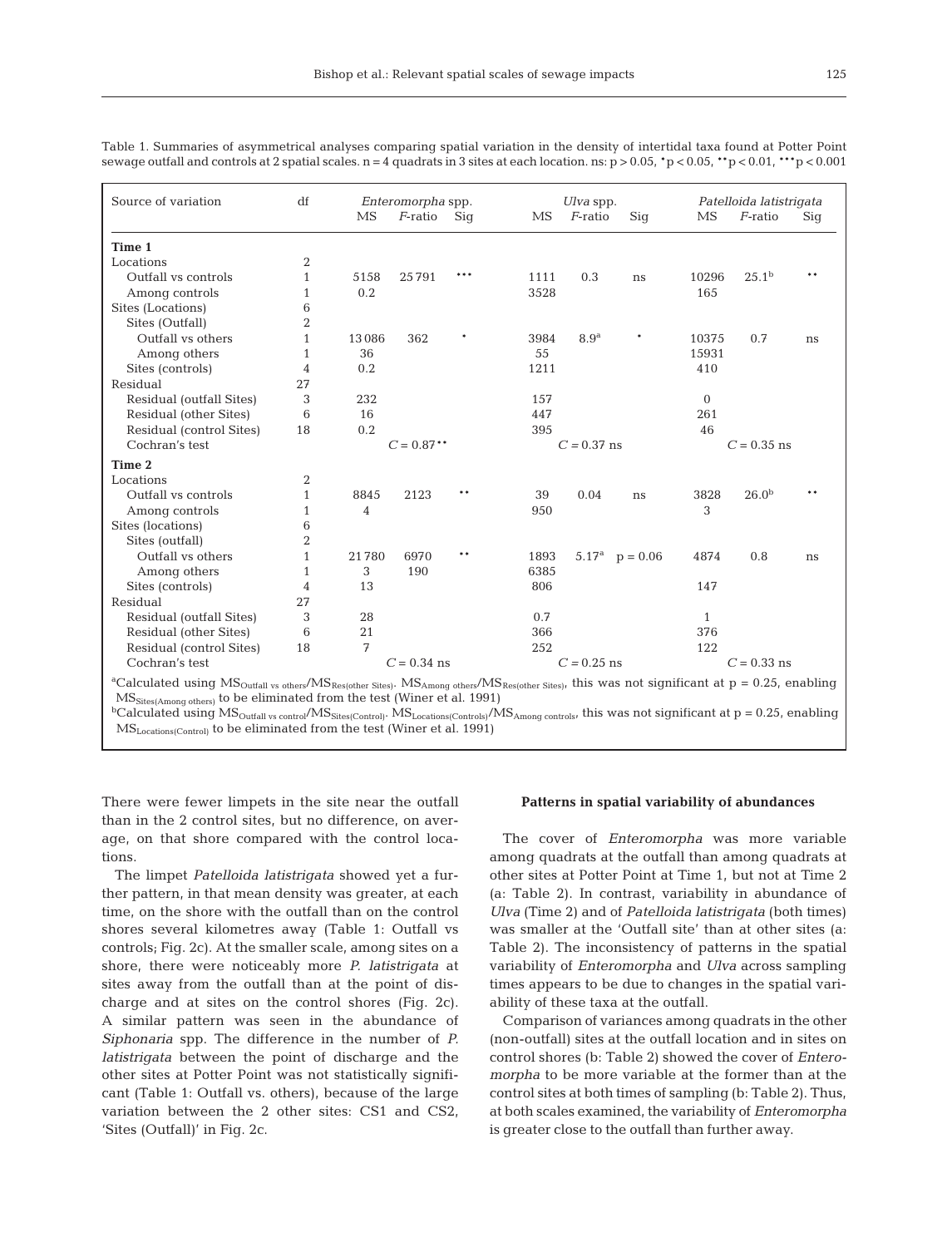| Table 2. Two-tailed F-tests of variances, a: among quadrats at the outfall site versus among quadrats in other sites, all on the shore              |
|-----------------------------------------------------------------------------------------------------------------------------------------------------|
| with the outfall, b: among quadrats in other sites on the shore with the outfall versus among quadrats in sites on control shores;                  |
| c: between the other sites on the shore with the outfall versus among sites on control shores. Out: outfall site; Oth: other sites                  |
| within the outfall location; Cont: sites within control locations. Degrees of freedom and mean squares are given in Table 1.                        |
| $ns = p > 0.05$ ; $p < 0.05$ ; $p < 0.01$ ; $p > 0.01$ ; $p > 0.001$ ; x: comparison was not made due to absence of the taxon from the outfall site |

| Taxon                   | Time     | a<br>Among quadrats<br>(= Residual)<br>Outfall vs other |           |       | b<br>Among quadrats<br>(= Residual) | C<br>Among sites<br>Control vs other |            |  |
|-------------------------|----------|---------------------------------------------------------|-----------|-------|-------------------------------------|--------------------------------------|------------|--|
|                         |          |                                                         |           |       | Other vs control                    |                                      |            |  |
| Enteromorpha spp.       |          | $* *$                                                   | Out > Oth | ***   | Oth > Cont                          | ns                                   |            |  |
|                         | ∩        | ns                                                      |           | *     | Oth > Cont                          | ns                                   |            |  |
| Ulva spp.               |          | ns                                                      |           | ns    |                                     | ns                                   |            |  |
|                         | $\Omega$ | ***                                                     | Out < Oth | ns    |                                     | ns                                   |            |  |
| Patelloida latistrigata |          | X                                                       |           | $* *$ | Oth > Cont                          | **                                   | Oth > Cont |  |
|                         | C        | ***                                                     | Out < Oth | ns    |                                     | $* *$                                | Oth > Cont |  |

In contrast, the abundance of *Patelloida latistrigata* was less variable at other sites within the outfall location than at sites on control shores at Time 1 (b: Table 2). No pattern was evident in this measure of spatial variability for *Ulva* spp. at either time (Fig. 2b) or for *P. latistrigata* at Time 2 (Fig. 2c).

At the third spatial scale considered, i.e. among sites within a shore, *Patelloida latistrigata* appeared more variable between other sites on the shore with the outfall than among sites on control shores at each time of sampling. There was no pattern evident in variation among sites for *Enteromorpha* or for *Ulva* at either time of sampling.

## **DISCUSSION**

This study has not made any major attempt to demonstrate causation between effluent and patterns of abundance. A previous study at this and other outfalls around Sydney followed changes to intertidal assemblages around outfalls following cessation of discharge of sewage (K. Banwell unpubl. data) and demonstrated that the patterns described here are attributable to the outfall (either the sewage or the freshwater discharged).

The abundance of *Enteromorpha* spp. was greater immediately adjacent to the point of discharge than at the 2 sites located approximately 50 m away, and was greater at these 3 sites proximal to the outfall than at sites on control shores several kilometres away. This pattern of greater algal abundance close to the outfall than further away at the 2 spatial scales is consistent with the gradient of decreasing abundance with increasing distance from the point of discharge previously documented for this and other outfalls (e.g. Fairweather 1990, López Gappa et al. 1990).

The influence of the outfall on the spatial variability of cover of *Enteromorpha* also appeared to follow a gradient about the outfall. At the first time of sampling, greater variability was found close to the outfall than further away for all 3 spatial scales examined (quadrats in the outfall and other sites on the shore with the outfall; quadrats in other sites on that shore versus among quadrats in sites on control shores; between sites on the shore with the outfall and on control shores). At the second time of sampling, variances among quadrats only differed between other sites on the outfall shore and between sites on control shores. This was due to a reduction in the spatial variability among quadrats of cover of *Enteromorpha* at the outfall site at the second time of sampling (28 to 232: Table 1). Thus, the algae may well be responding to some gradient of contaminants, salinity and/or temperature connected with increasing dilution of effluent with seawater with increasing distance from the point of discharge.

Patterns in the abundance and spatial variability of the other 2 taxa did, however, differ among the spatial scales of sampling and could not be following the gradient in the concentration of contaminants. The abundance of *Ulva* spp. was not found to differ between the outfall and control locations situated several kilometres away, but was smaller at the point of discharge than at sites tens of metres away. Similarly, at the first time of sampling there was greater variability in the cover of *Ulva* among quadrats at the outfall site than among quadrats in other sites on the outfall shore. There was, however, no difference in spatial variability of cover of *Ulva* between sites away from the point of discharge but on the same shore and sites on control shores, either for quadrats or for sites. The results may instead be due to spatial variation among sites but, formally, given the number of sites sampled, there was evidence for an impact at the smaller scale (among sites on a shore). If the putative impact of this outfall on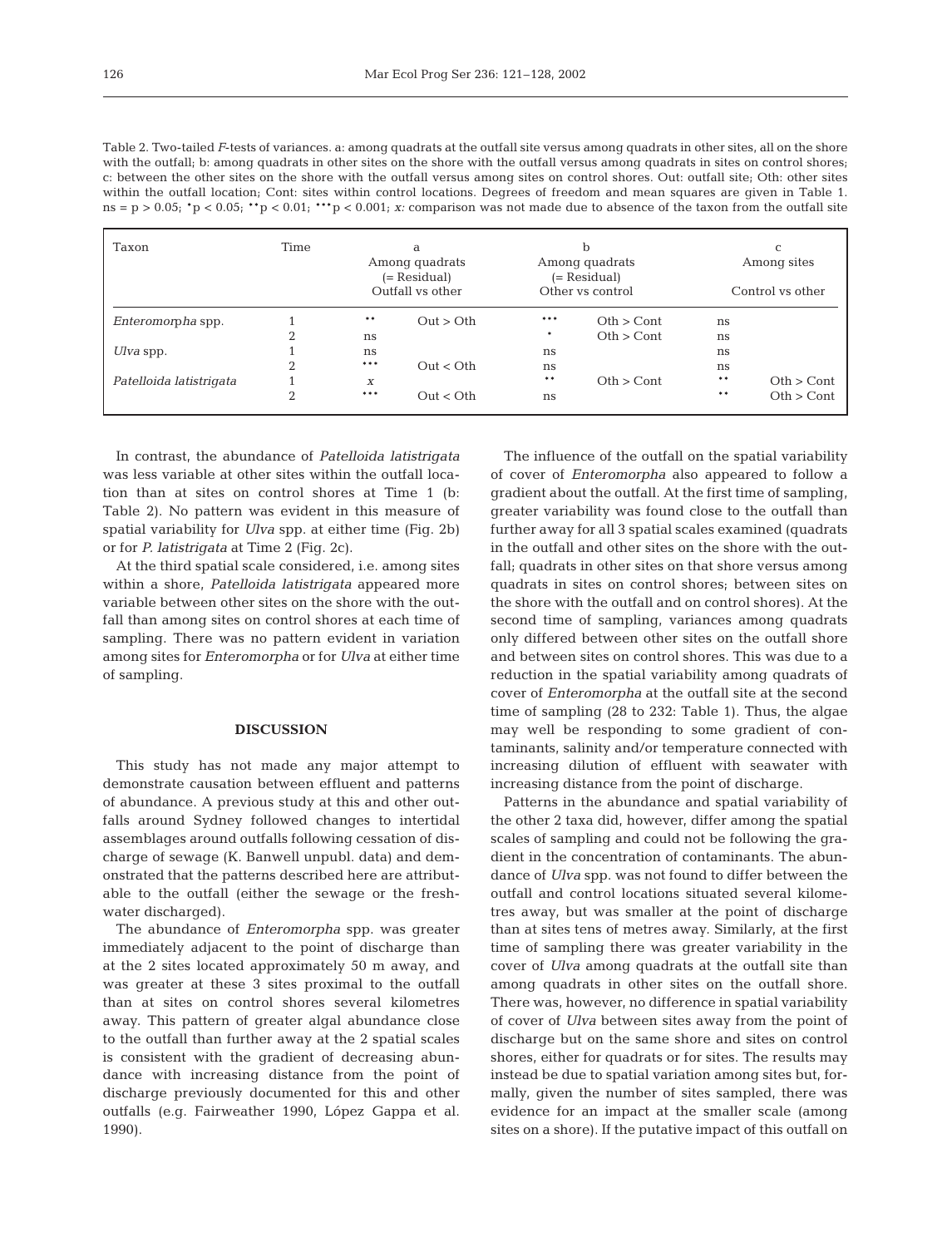intertidal assemblages had been sampled at only the larger (and more commonly sampled) spatial scale it would have been falsely concluded that the effluent had no effect on cover or variation of *Ulva* spp. This result is of particular concern given that *Ulva* spp. are frequently sampled to detect environmental impacts because of their widespread occurrence and the rapid rate at which populations can respond to change (e.g. Borowitzka 1972, Littler & Murray 1975, May 1985, Fairweather 1990). Clearly, unless sampling is designed carefully to be at the appropriate spatial scale (or, preferably, at several spatial scales), the capacity to detect impacts will be severely impaired, if not completely lacking.

A complete reversal in the impact of the outfall on the abundance and spatial variability of *Patelloida latistrigata* was evident across different spatial scales of sampling. At the larger spatial scale (within several hundred metres of the outfall versus several kilometres away), a greater abundance of *P. latistrigata* was found at impacted than at control locations. At the smaller spatial scale (immediately adjacent to the point of discharge versus approximately 50 m away), the discharge of sewage reduced the density of this gastropod. Patterns in the spatial variability of *P. latistrigata* appeared to follow patterns of abundance. At the scale of quadrats, the abundance of this species was less variable at the outfall site than at other sites on that shore. Variances among quadrats and among sites were, however, greater at sites away from the point of discharge at Potter Point than at sites on control shores. Previous studies on effects of sewage outfalls on the abundance of gastropods (e.g. Tablado et al. 1994) have failed to detect such a reversal in impact across the 2 different spatial scales due to their assumption that abundance will follow a gradient of pollution. This study clearly demonstrates that such an assumption will not necessarily be correct.

The pattern of abundance of *Patelloida latistrigata* around this outfall is similar to that described for benthic macrofauna around industrial-waste and sewage outfalls (e.g. Bellan & Bellan-Santini 1972, Anger 1975, Rosenberg 1976). Sediment in the immediate vicinity of a point of discharge was found to be devoid of benthic macrofauna. The abundance of macrofauna increased dramatically to a maximum a short distance away from the point of discharge due to extremely abundant populations of several opportunistic species. This assemblage of great macrofaunal abundance was found to have a narrow distribution, and total abundance was observed to decrease from this point with increasing distance from the source of organic material to the level found under undisturbed conditions.

This study clearly shows, as demonstrated by Raimondi & Reed (1996), that ecological variables cannot necessarily be correlated with chemical or physical variables. Thus, the relevant scales of sampling to detect a particular impact cannot simply be implied by modelling or monitoring physical and chemical variables, as has been done in and recommended by many previous studies (e.g. Spellerberg 1991). Sampling at several scales is important, given that sampling at the wrong scale may result in failure to detect an impact and that populations may respond to disturbances in different ways at different spatial scales.

Earlier research on aspects of the biology and ecology of the study of organisms and the predicted gradients of contamination might be used to determine relevant and appropriate spatial scales for sampling. The types and spatial scales of responses of organisms to contamination are not often predictable from the available information. Under such circumstances, preliminary sampling at several spatial scales is crucial to ensure that the ecological responses to contamination are not missed or misinterpreted.

Wherever possible, attempts to identify or measure impacts should involve sampling on multiple spatial scales using a nested sampling design (see Underwood 1992). Where this is not possible due to time, cost or physical constraints of the environment in which the work is to be done, the spatial scale at which any impact is supposed to be operating must be clearly stated so that sampling is at an appropriate spatial scale. Without further study in each case, it is not possible to make a valid generalisation that a disturbance has a similar impact at any relevant spatial scale that could be sampled.

*Acknowledgements.* This study was supported by funds from the Australian Research Council through the Special Centre for Research on Ecological Impacts of Coastal Cities, an Australian Postgraduate Award to M.J.B. and an NSERC Research Fellowship to P.A. We thank Dr. M. G. Chapman for discussion and several anonymous referees for helpful comments and revisions.

#### LITERATURE CITED

- Anger K (1975) On the influence of sewage pollution on inshore benthic communities in the South Kiel Bay. Part 2. Quantitative studies on community structure. Helgol Meeresunters 32:73–148
- Aronson RB (1994) Scale-independent biological processes in the marine environment. Oceanogr Mar Biol Annu Rev 32: 435–460
- Bellan G, Bellan-Santini D (1972) Influence of pollution on marine populations in the Marseilles region. In: Ruivo M (ed) Marine pollution and sea life. FAO, Fishing News (Books), London, p 396–401
- Borowitzka MA (1972) Intertidal algal species diversity and the effect of pollution. Aust J Mar Freshw Res 23:73–84
- Box GEP (1953) Non-normality and tests on variances. Biometrika 40:318–335